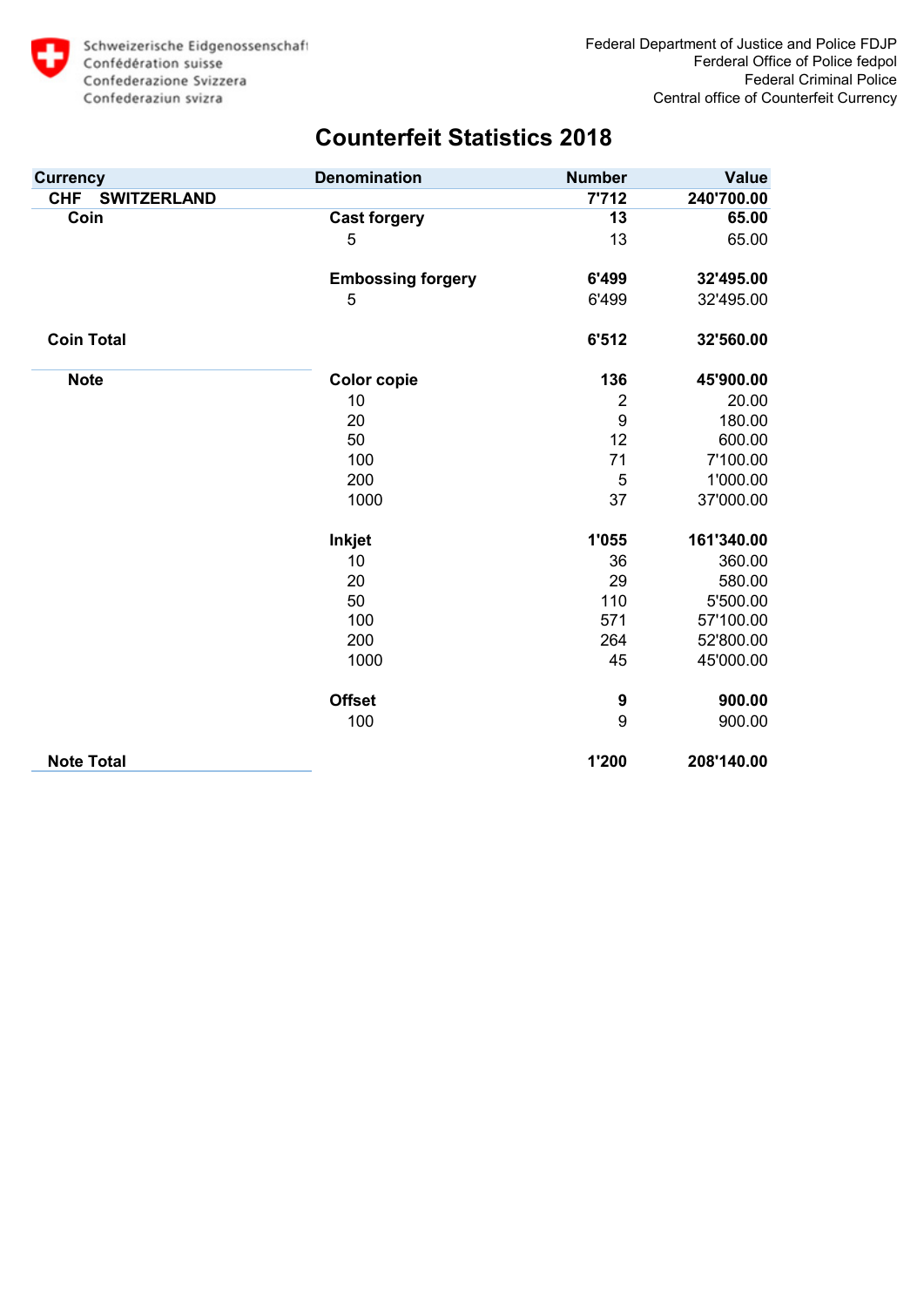

| <b>Currency</b>                           | <b>Denomination</b> | <b>Number</b>           | <b>Value</b> |
|-------------------------------------------|---------------------|-------------------------|--------------|
| <b>UNITED ARAB EMIRATES</b><br><b>AED</b> |                     | $\mathbf{2}$            | 510.00       |
| <b>Note</b>                               | <b>Inkjet</b>       | $\overline{2}$          | 510.00       |
|                                           | 10                  | 1                       | 10.00        |
|                                           | 500                 | $\overline{1}$          | 500.00       |
| <b>Note Total</b>                         |                     | $\overline{\mathbf{2}}$ | 510.00       |
| <b>AUD</b><br><b>AUSTRALIA</b>            |                     | 12                      | 900.00       |
| <b>Note</b>                               | <b>Inkjet</b>       | 12                      | 900.00       |
|                                           | 50                  | $6\phantom{1}6$         | 300.00       |
|                                           | 100                 | $6\phantom{1}6$         | 600.00       |
| <b>Note Total</b>                         |                     | 12                      | 900.00       |
| <b>BOLIVIA</b><br><b>BOB</b>              |                     | $\boldsymbol{9}$        | 90.00        |
| <b>Note</b>                               | <b>Color copie</b>  | $\overline{9}$          | 90.00        |
|                                           | 10                  | 9                       | 90.00        |
| <b>Note Total</b>                         |                     | $\boldsymbol{9}$        | 90.00        |
| <b>CANADA</b><br><b>CAD</b>               |                     | $\bf 6$                 | 360.00       |
| <b>Note</b>                               | <b>Color copie</b>  | $\overline{4}$          | 160.00       |
|                                           | 20                  | 3                       | 60.00        |
|                                           | 100                 | $\overline{1}$          | 100.00       |
|                                           | <b>Inkjet</b>       | $\boldsymbol{2}$        | 200.00       |
|                                           | 100                 | $\overline{2}$          | 200.00       |
| <b>Note Total</b>                         |                     | $6\phantom{1}6$         | 360.00       |
| <b>CNY</b><br><b>CHINA</b>                |                     | 40                      | 3'920.00     |
| <b>Note</b>                               | <b>Inkjet</b>       | $\overline{\mathbf{8}}$ | 800.00       |
|                                           | 100                 | 8                       | 800.00       |
|                                           | <b>Offset</b>       | 32                      | 3'120.00     |
|                                           | 20                  | $\mathbf{1}$            | 20.00        |
|                                           | 100                 | 31                      | 3'100.00     |
| <b>Note Total</b>                         |                     | 40                      | 3'920.00     |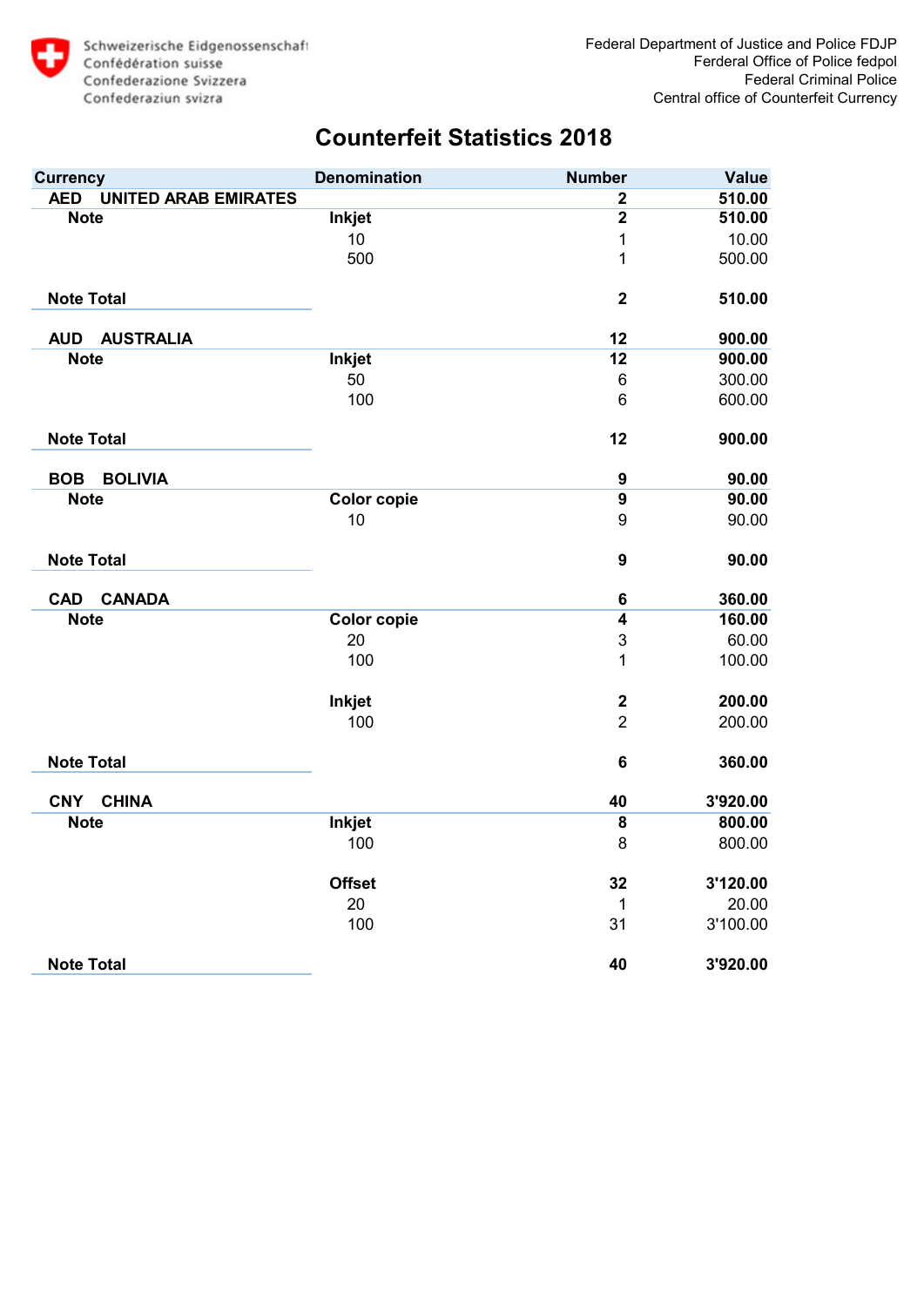

| <b>Currency</b>                    | <b>Denomination</b>      | <b>Number</b>    | <b>Value</b> |
|------------------------------------|--------------------------|------------------|--------------|
| EUR EUROPA                         |                          | 3'672            | 339'139.00   |
| Coin                               | <b>Embossing forgery</b> | $\boldsymbol{2}$ | 4.00         |
|                                    | $\overline{2}$           | $\overline{2}$   | 4.00         |
| <b>Coin Total</b>                  |                          | $\boldsymbol{2}$ | 4.00         |
| <b>Note</b>                        | <b>Color copie</b>       | 101              | 4'960.00     |
|                                    | 10                       | 1                | 10.00        |
|                                    | 20                       | 35               | 700.00       |
|                                    | 50                       | 59               | 2'950.00     |
|                                    | 100                      | $\overline{c}$   | 200.00       |
|                                    | 200                      | 3                | 600.00       |
|                                    | 500                      | 1                | 500.00       |
|                                    | <b>Inkjet</b>            | 997              | 56'465.00    |
|                                    | 5                        | 15               | 75.00        |
|                                    | 10                       | 10               | 100.00       |
|                                    | 20                       | 142              | 2'840.00     |
|                                    | 50                       | 799              | 39'950.00    |
|                                    | 100                      | 5                | 500.00       |
|                                    | 500                      | 26               | 13'000.00    |
|                                    | <b>Offset</b>            | 2'572            | 277'710.00   |
|                                    | 10                       | 1                | 10.00        |
|                                    | 20                       | 275              | 5'500.00     |
|                                    | 50                       | 1'372            | 68'600.00    |
|                                    | 100                      | 622              | 62'200.00    |
|                                    | 200                      | 32               | 6'400.00     |
|                                    | 500                      | 270              | 135'000.00   |
| <b>Note Total</b>                  |                          | 3'670            | 339'135.00   |
| <b>GBP</b><br><b>UNITED KINDOM</b> |                          | 44               | 980.00       |
| <b>Note</b>                        | <b>Color copie</b>       | 4                | 80.00        |
|                                    | 20                       | 4                | 80.00        |
|                                    | Inkjet                   | 13               | 320.00       |
|                                    | 20                       | 11               | 220.00       |
|                                    | 50                       | $\overline{2}$   | 100.00       |
|                                    | <b>Offset</b>            | 27               | 580.00       |
|                                    | 10                       | $\overline{2}$   | 20.00        |
|                                    | 20                       | 23               | 460.00       |
|                                    | 50                       | $\overline{2}$   | 100.00       |
| <b>Note Total</b>                  |                          | 44               | 980.00       |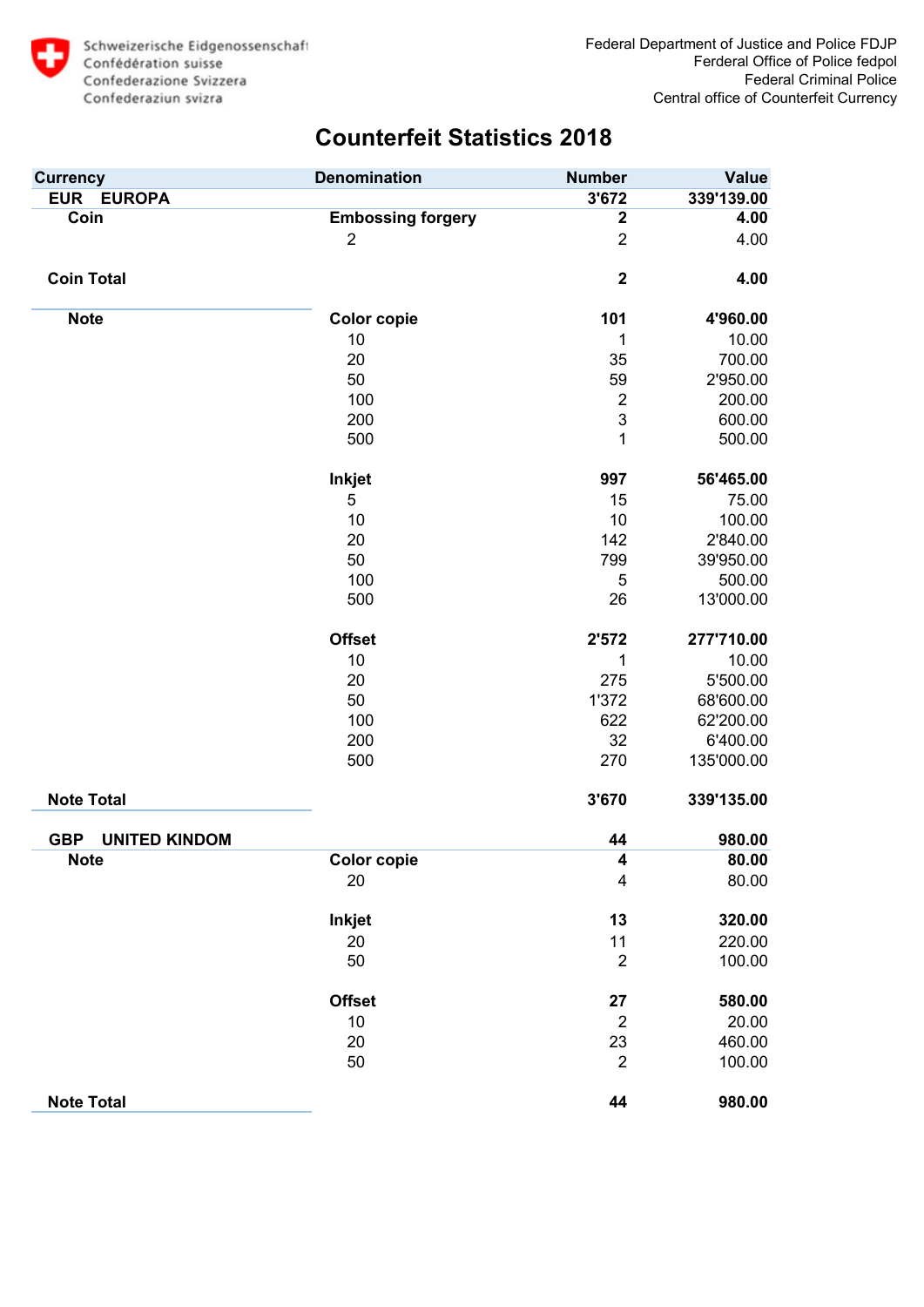

| <b>Currency</b>                   | <b>Denomination</b> | <b>Number</b>           | <b>Value</b> |
|-----------------------------------|---------------------|-------------------------|--------------|
| <b>IDR</b><br><b>INDONESIA</b>    |                     | $\mathbf 2$             | 150'000.00   |
| <b>Note</b>                       | Color copie         | 1                       | 100'000.00   |
|                                   | 100000              | 1                       | 100'000.00   |
|                                   | <b>Inkjet</b>       | 1                       | 50'000.00    |
|                                   | 50000               | $\mathbf 1$             | 50'000.00    |
| <b>Note Total</b>                 |                     | $\mathbf 2$             | 150'000.00   |
| <b>JERSEY ILAND</b><br><b>JEP</b> |                     | 6                       | 120.00       |
| <b>Note</b>                       | <b>Color copie</b>  | 6                       | 120.00       |
|                                   | 20                  | 6                       | 120.00       |
| <b>Note Total</b>                 |                     | $6\phantom{1}6$         | 120.00       |
| JPY JAPAN                         |                     | 26                      | 232'000.00   |
| <b>Note</b>                       | Inkjet              | 6                       | 32'000.00    |
|                                   | 1000                | $\overline{2}$          | 2'000.00     |
|                                   | 5000                | $\overline{c}$          | 10'000.00    |
|                                   | 10000               | $\overline{2}$          | 20'000.00    |
|                                   | <b>Offset</b>       | 20                      | 200'000.00   |
|                                   | 10000               | 20                      | 200'000.00   |
| <b>Note Total</b>                 |                     | 26                      | 232'000.00   |
| <b>MEXICO</b><br><b>MXN</b>       |                     | 3                       | 1'050.00     |
| <b>Note</b>                       | <b>Inkjet</b>       | $\overline{\mathbf{3}}$ | 1'050.00     |
|                                   | 50                  | 1                       | 50.00        |
|                                   | 500                 | $\overline{2}$          | 1'000.00     |
| <b>Note Total</b>                 |                     | 3                       | 1'050.00     |
| <b>NOK</b><br><b>NORWAY</b>       |                     | 1                       | 200.00       |
| <b>Note</b>                       | <b>Inkjet</b>       | 1                       | 200.00       |
|                                   | 200                 | 1                       | 200.00       |
| <b>Note Total</b>                 |                     | 1                       | 200.00       |
| <b>RUB RUSIAN FEDERATION</b>      |                     | 24                      | 35'100.00    |
| <b>Note</b>                       | <b>Offset</b>       | 24                      | 35'100.00    |
|                                   | 100                 | 1                       | 100.00       |
|                                   | 1000                | 20                      | 20'000.00    |
|                                   | 5000                | 3                       | 15'000.00    |
| <b>Note Total</b>                 |                     | 24                      | 35'100.00    |